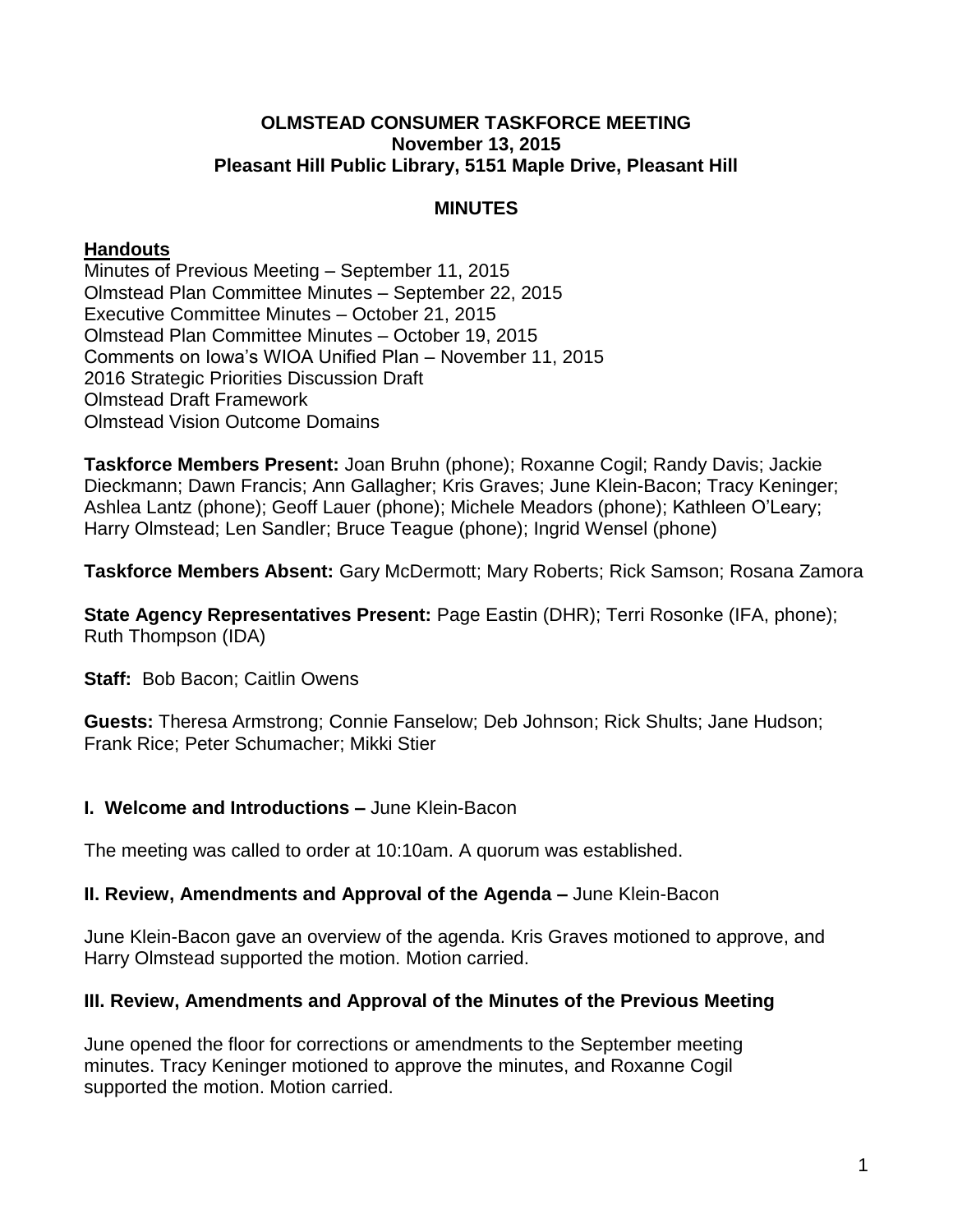## **IV. Executive Committee Report – June Klein-Bacon**

#### A. Health Consumer Ombudsman Alliance

June has been participating in the Health Consumer Ombudsman Alliance as a representative from the Taskforce. The purpose of the alliance is to provide a permanent, coordinated system of independent consumer supports to ensure that consumers, including those covered under Medicaid managed care, are able to obtain and maintain essential health care services; are provided unbiased information regarding coverage models; and are assisted in resolving problems regarding health care services, coverage, access and rights.

June said she learned recently that two new positions were created and filled to serve as a resource as before, during, and after the transition to managed care. The positions are Managed Long Term Services and Supports Program Manager, and Managed Long Term Services and Supports Ombudsman. She said as directed by the Health and Human Services appropriation bill, a proposal for the Health Consumer Ombudsman Alliance is due to the legislature in December, and will be shared with Taskforce members prior to submission for comment or question.

Roxanne asked if they have enough staff to manage the calls they are receiving, and said there has been a lot of confusion about their level of oversight and what exactly they can do. June said that has been discussed, and a workgroup was formed to develop a proposal that included a budget for a call center, though it has not been determined if that would be office staff at the Office of the State Long-Term Care Ombudsman or elsewhere. Jane Hudson added that Cindy Miller from Disability Rights Iowa has been going to the Alliance meetings and DRI has been collaborating with the Office of the State Long-Term Ombudsman to include in the report advocacy for people who are having benefits denied by the managed care organizations.

#### B. Olmstead Comments to Older Iowans Legislature

The Older Iowans Legislature reached out to the Taskforce and invited someone to speak at their opening session at the Statehouse on September 28<sup>th</sup>. Dawn Francis volunteered and gave a brief overview of the Taskforce, and the implications of the *Olmstead* decision in Iowa regarding policies affecting seniors.

#### C. Nominations Update & 2016 Meeting Dates

June reported that the terms of members Joan Bruhn, Kris Graves, Kathleen O'Leary, Geoff Lauer, Len Sandler, Harry Olmstead, and Randy Davis will all end after the March 2016 meeting, and all aside from Geoff are eligible to reapply. She reminded the group of the by-laws requirement that after a member has served two consecutive three-year terms they are ineligible to reapply for one year.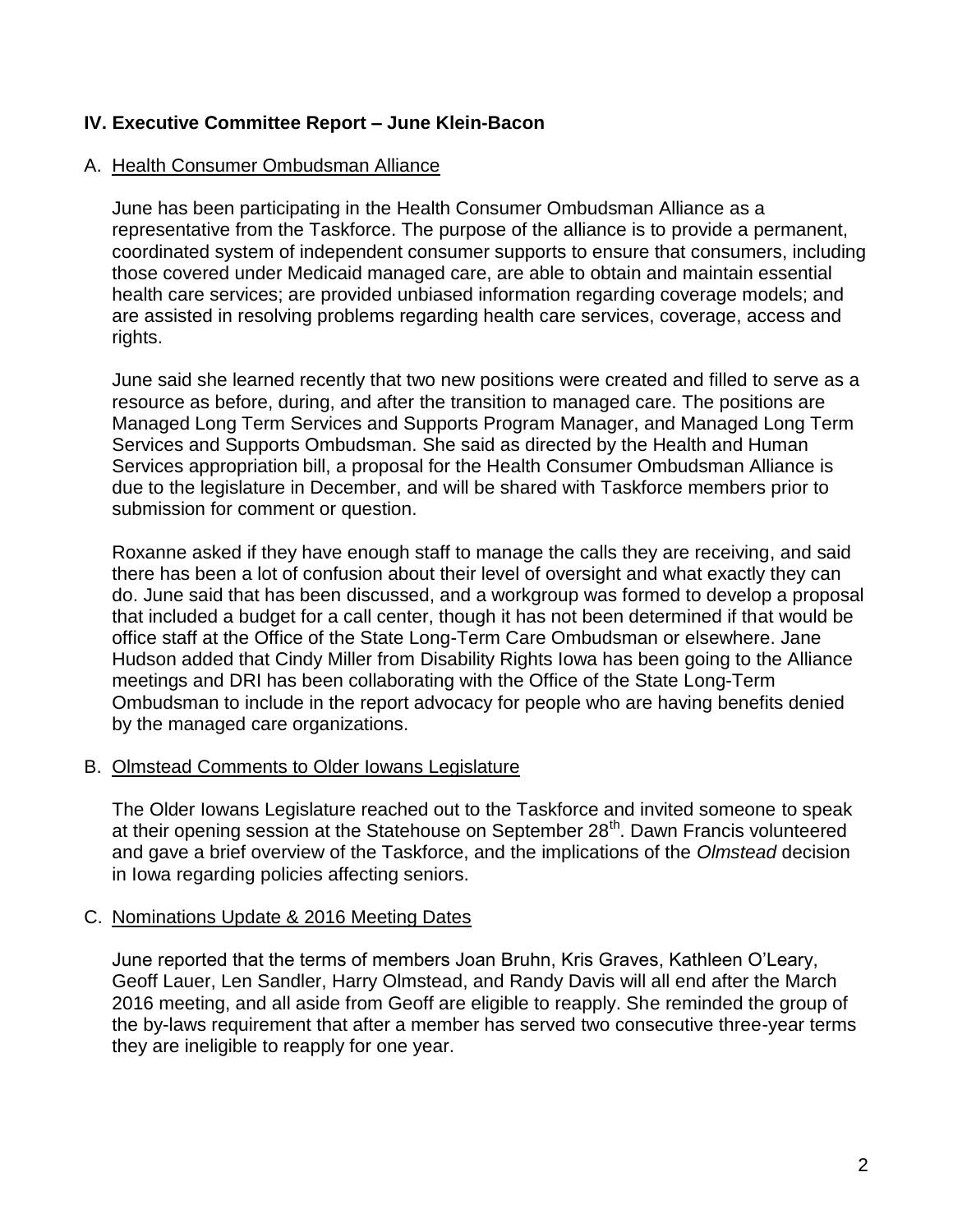June said the 2016 application would be shared with the Taskforce for feedback soon, and a paper copy would be available as well. Following that, the final application materials and timeline will be shared and it would be appreciated if Taskforce members would share with groups or individuals who may be interested in applying.

June called attention to the handout with the proposed 2016 meeting dates on them, and noted that while meetings usually fall on the  $2^{nd}$  Friday of the month, the  $2^{nd}$  Friday in November is Veteran's Day. She proposed meeting on either November 4<sup>th</sup> or November 18<sup>th</sup> instead. Len Sandler suggested the easiest way to choose a date would be through a follow-up survey via email. Caitlin Owens made a note to follow- up.

### D. Representing Olmstead in Personal Communication

June reviewed the policy on representing the Taskforce, noting it had been awhile since it had been discussed. She said if members identify themselves as being part of the Taskforce in writing or in person, to make sure it is clear that they are not speaking on behalf of the Taskforce unless that has been approved by the Taskforce or Executive Committee. She encouraged members to bring issues the Taskforce should be aware of, or weigh in on, to the attention of June or Caitlin between meetings and they can forward to the correct committee.

# **V. Managed Care Update**

# A. Discussion

June reported that the CMS listening sessions had been rescheduled due to the large number of people who called into the first one for consumers and family members that had no queuing system for receiving comments. The reschedule calls will have a mechanism in place so multiple people are not trying to talk at once, and there will be another call for consumers and family members. Several Taskforce members connected to the call and agreed that it was chaotic, and the comments that were registered were largely negative. Several people said there seems to be a lot of confusion and a lot of people who aren't aware of the upcoming transition at all, especially those who don't have access to a computer or live in rural communities. Another issue is that many people cannot choose their MCO based on who their providers have signed up with because so many providers have not yet signed contracts.

Roxanne shared that CMS has the waivers, but will not approve it until they have completed a readiness review. She attended the Health Advisory Oversight Committee meeting last week and said a big issue discussed was that providers don't have enough information to assess how managed care will impact the services they provide. Ann Gallagher said a big issue to consider is that if there is a delay, the already present infrastructure issues due to providers taking jobs with the MCOs, will likely be more pronounced and could have a serious impact on individuals being able to access the services and supports they need. Jane Hudson shared that DRI has put together a survey to collect feedback and concerns about managed care, and will share the results on their website and Facebook page.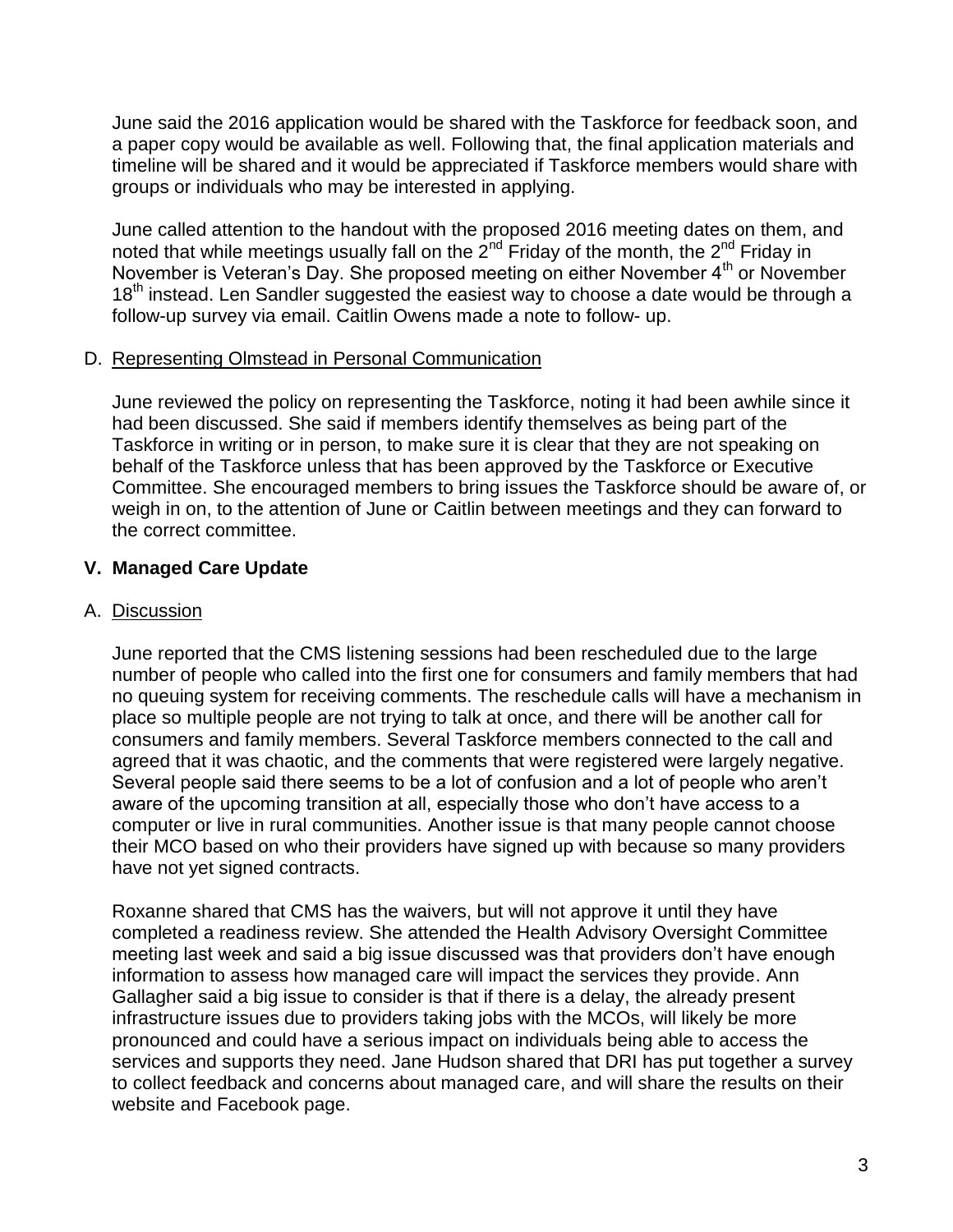## B. Action Item: Revise and Resubmit Letter Submitted During Waiver Public Comment Period

Randy proposed the Taskforce draft, and widely share, a position statement on managed care. June suggested the letter submitted during the public comment period for the waivers could be revised and shared with other key stakeholders and policy makers. It was suggested the letter be sent to to CMS, state and federal legislators, the Governor's Office, June said the letter should acknowledge the point Ann brought up about infrastructure concerns if there is a delay, and that it will be important to monitor what happens should a delay occur. Roxanne motioned to revise and send the letter to CMS, state and federal legislators, and the Governor's Office, and Harry supported the motion. Motion carried.

# **VI. Community Access Committee Report**

### A. Action Item: Annual Action Plan for Housing and Community Development Comments

Len Sandler gave an overview of the comments to Iowa Economic Development Authority on the 2016 Action Plan for Housing and Community Development. The state submits a Consolidated Plan to Housing and Urban Development every five years that outlines how they are going to prioritize and spend funds for communities with populations less than 50,000. Currently Iowa is in the second year of a five year plan that was submitted last year, and are required to submit an Annual Plan each year. The Community Access Committee met and discussed commenting on the Annual Plan, specifically on incentivizing universal design in two housing pilot projects by significantly increasing the points available and/or requiring builders to consult with the Taskforce or UI Law Clinic.

Roxanne motioned to approve the comments, Harry supported the motion. Motion carried.

### B. Action Item: WIOA State Unified Plan Comments

Ashlea Lantz started with a brief update about the comments the Taskforce submitted on the proposed employment services administrative rules. In October IME confirmed that because CMS hasn't approved Medicaid Modernization yet, and CMS approval was also required for the proposed rules, they would not be sending the rules to CMS until Medicaid Modernization moves forward. She said this means the rules are temporarily stalled, likely until May 2016.

Ashlea reported that the Workforce Innovation and Opportunity Act, or WIOA, was signed into law in 2014. Iowa has been working on a State Unified Plan, which brings agencies named under WIOA together to outline how they'll come together to comply. She reported that Iowa's Plan was put out for public comment in October. She said the Taskforce comments were focused on the absence of language discussing services and supports for individuals with disabilities, and recommending that the Plan be revised more thoughtfully incorporate people with disabilities. Based on the comments received a second draft will be put out for public comment in the next few months.

Roxanne motioned to approve the letter, and Kris supported the motion. Motion carried.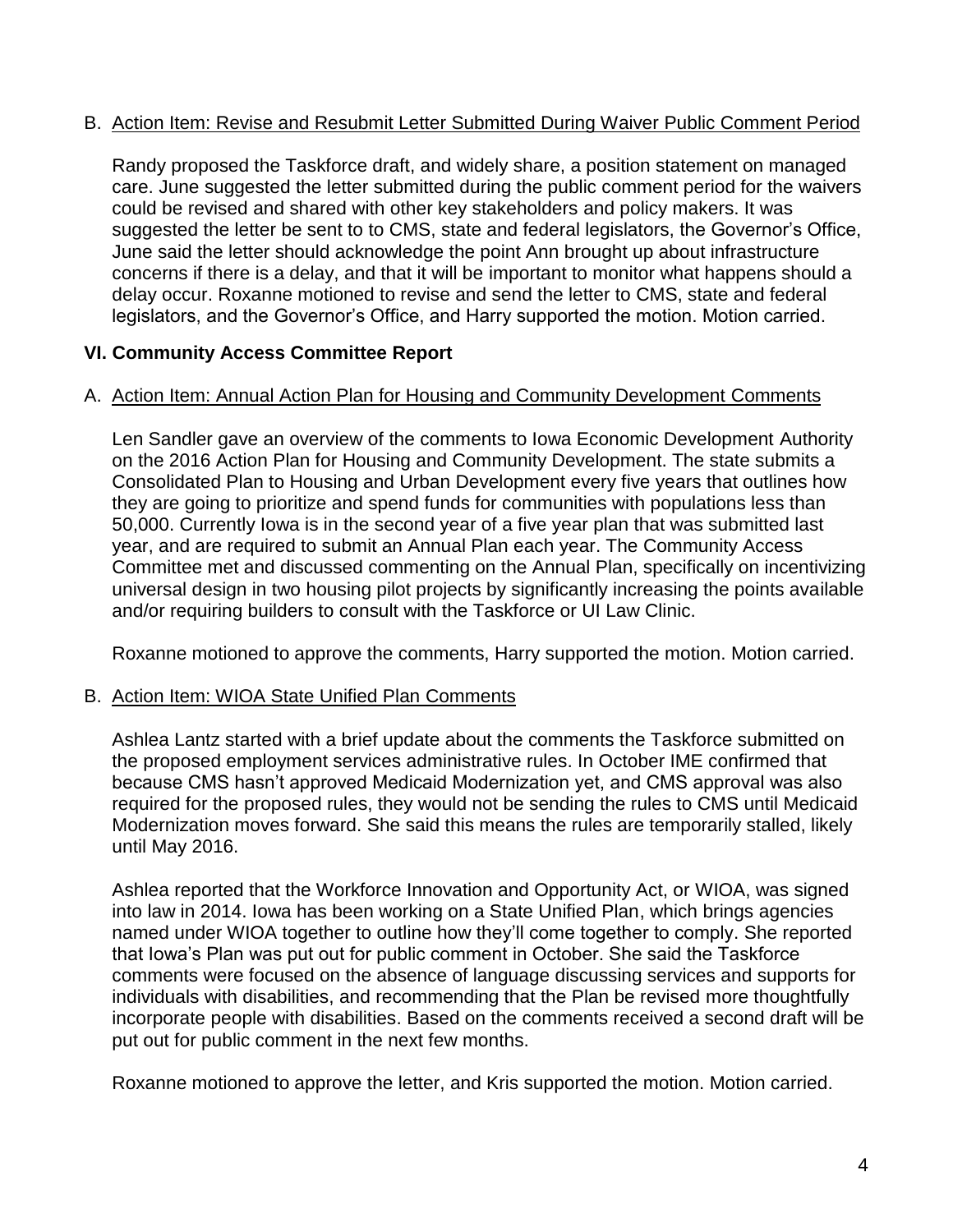# **VII. 2016 Strategic Priorities**

#### A. Overview of the Process

June shared that the Executive Committee met in October and proposed using the 2015 and 2014 priorities as a starting point for the 2016 strategic priorities because a lot of work went into drafting them and there is still plenty of work to be done, particularly because a lot of time and effort was focused on managed care. Taskforce members were given an opportunity to weigh in on the proposed priorities via an online survey to help narrow the list down prior to the meeting, including space to write in suggestions. She said to keep in mind that the Taskforce is not bound by the strategic priorities, and still able to take up emerging issues, but the priorities will help focus efforts and committee work, and can be used to publicly show the issues the Taskforce thinks are of high importance.

#### B. Discussion

Tracy suggested narrowing down the priorities, and having the Executive Committee focus on what specifically needs to be addressed. The discussion focused on the need to identify allies to help work towards the identified priorities, and the importance of aligning priorities with the work of other disability groups so advocates have a unified message. Dawn shared the draft priorities of NAMI and noted that several align with the list being discussed.

The group discussed whether or not to include reaching out to state agencies to educate about Olmstead and reengage with agencies who have not been as active on the Taskforce. Len suggested because the mission of the Taskforce is to educate and work with those agencies, it doesn't necessarily need to be a distinct priority.

### **VIII. Olmstead Plan Presentation –** Connie Fanselow and Theresa Armstrong

#### A. Overview

Connie Fanselow gave an overview of Iowa's Olmstead planning efforts, most of which she has been involved in to some degree. She noted that a lot has changed in the state and nationally since the 2011-2015 Plan was drafted, including MHDS Redesign which began almost immediately after the plan was finished. Other changes include the Iowa Health and Wellness Plan that expanded Medicaid coverage, the closure of two state mental health institutions, the HCBS settings rule, and the move towards Medicaid managed care. She said the plan that was drafted in 2010 was in place for five years, but was not as actionable as it could have been. The 2011-2015 plan had the overall vision of a life in the community for everyone, and nine principles to help achieve that vision, which are still relevant and being used as a base for the new plan, but will be built upon to make sure it is actionable.

Connie said the Taskforce committee formed to work on the new plan has been meeting and providing input, and feedback on what is being developed. The plan is structured using language that reflects what life should look like for individuals with disabilities, and organized using the domains codified by MHDS Redesign legislation, which were directly informed by the principles of the 2011-2015 Plan. Attention has been carefully paid to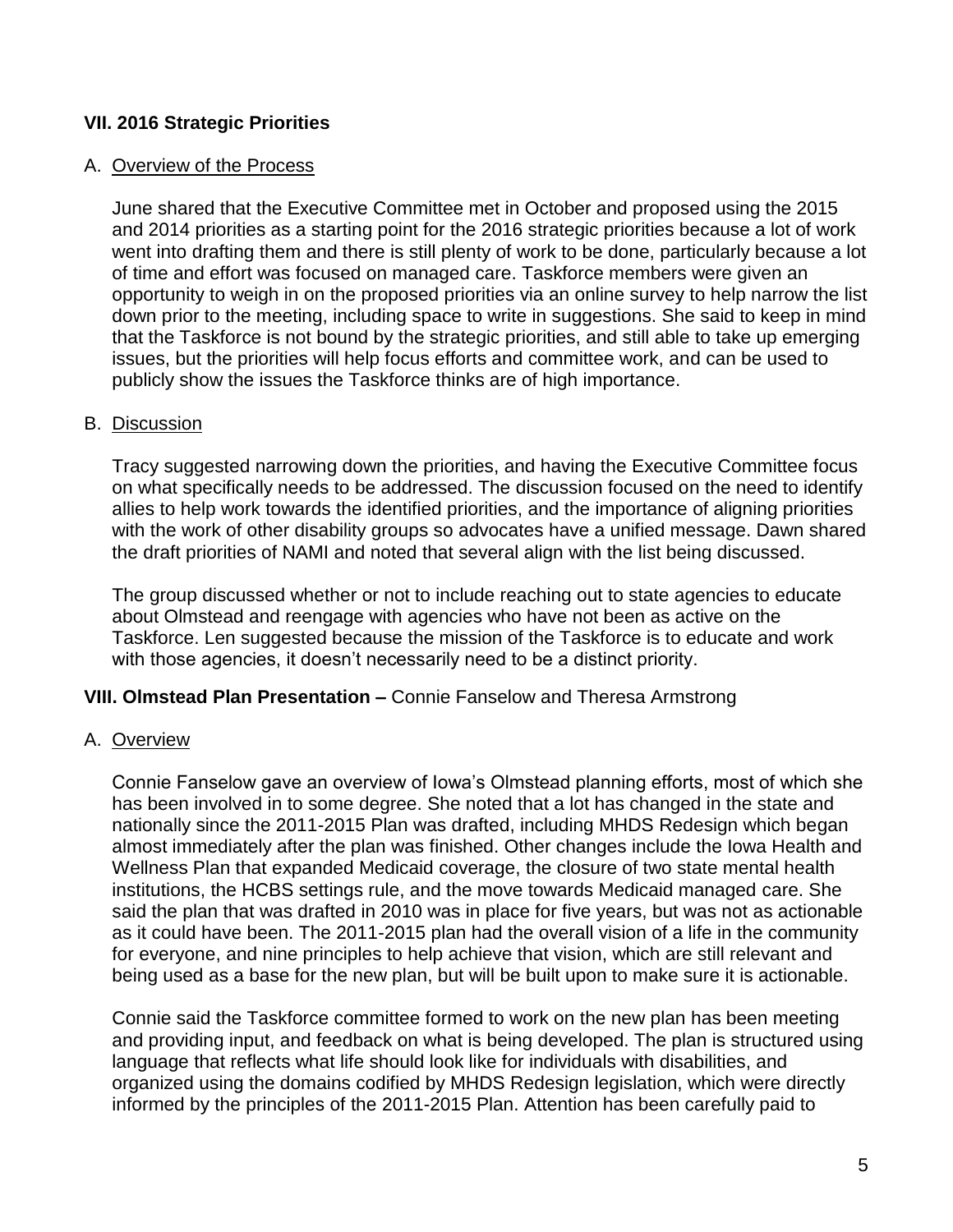drafting outcome measures that align with the goals of what life should look like for individuals with disabilities.

Connie shared a handout with an overview of the plan. She said the action steps and areas of focus are meant to be flexible and may change over time, but the goals and outcomes will remain constant to act as a guide for everything else.

Connie said there has been a lot of discussion about whether the plan is a DHS Plan or a State Plan. She said the goal is to get the structure of the plan in place and fill in the areas of focus and activities that DHS can commit to, and then bring other agencies to the table who can use the document as a guide to look at their own activities and how they may fit in, and what else needs to be done. She said the formation of the plan will be an ongoing process as they reach out to more agencies and fill in additional areas of focus and activities. She said the draft plan will be shared with other state agencies, advocacy groups, and through public meetings around the state to get feedback and input from multiple sources and perspectives.

## B. Discussion

Harry suggested including affordable transportation under the transportation domain because many individuals with disabilities live on a fixed income and affordable transportation is a big issue.

Len asked how draft plan compares to other state plans and settlement agreements. Connie said state plans vary widely, and plans that come out of settlement agreements tend to be more ridged. Len asked if the measures would use real numbers rather than proportions, for example specifying the exact number of individuals in specific institutions. He said it also seems important to know what specifically is being done to transition people out of institutions. Connie said the plan is a long way from being done and the intent is to make sure it is specific and measureable.

Jackie Dieckmann asked how people who are experiencing homeless or transient will be tracked. Theresa Armstrong said tracking individuals is going to be difficult, and they will need to come up with good, unique ways to track certain populations using managed care organizations, case managers, regions, etc. Jackie suggested tracking where people who are utilizing acute care beds end up.

Len said with regard to all of the initiatives that have been introduced over the past five years, and those that will continue to be introduced going forward, that it would be helpful to have a visual of some sort to show what all is happening in the state. He said understanding the complexities of who all is served by various entities, where to go for help, etc is important for consumers who are trying to navigate the complex systems, and to staff at various agencies or organizations around the state. He said a flow-chart of some sort that helps people see where to go and what everyone else is doing would also help the Taskforce see where their advocacy efforts might be most effective.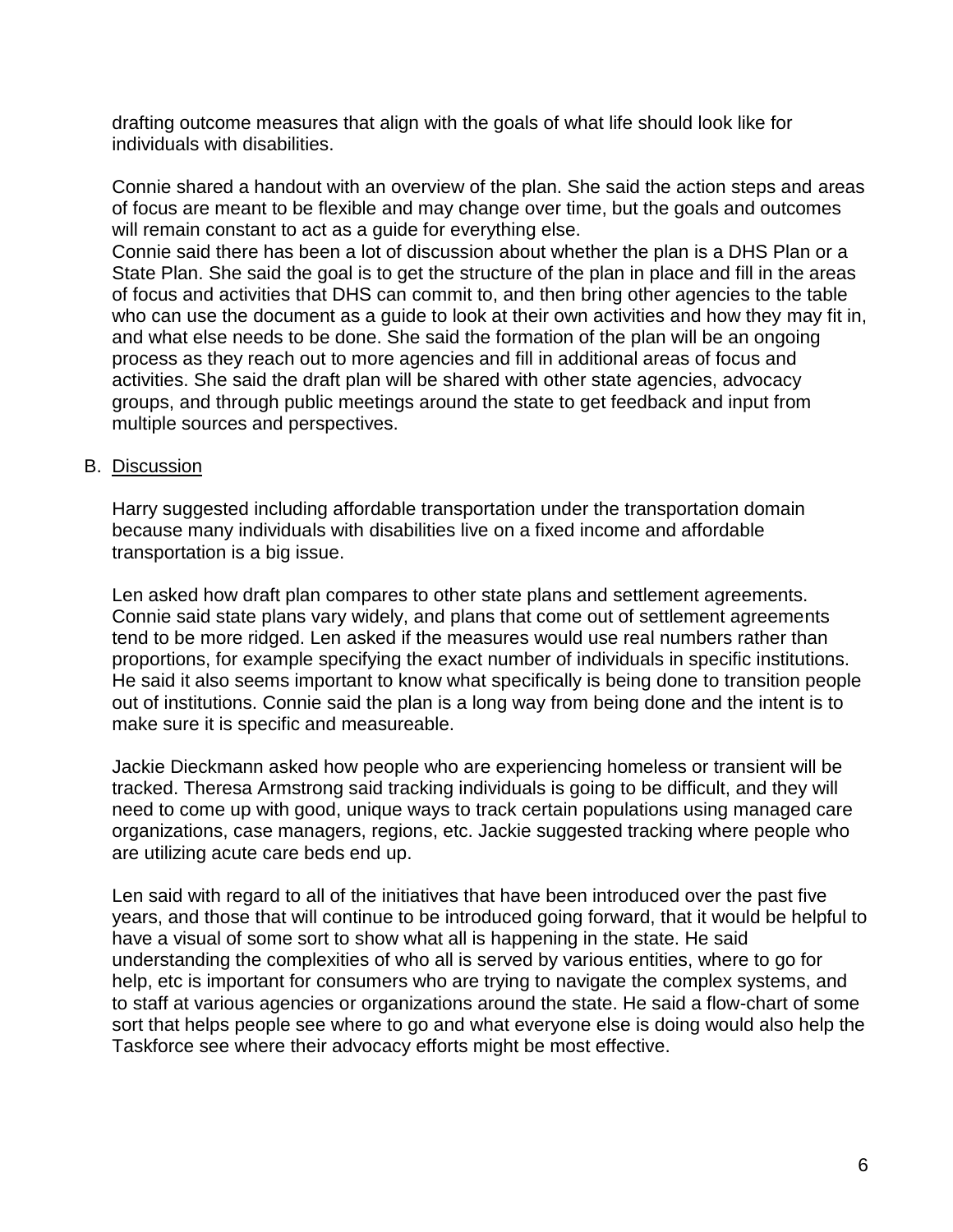Tracy asked if there will be mechanisms in place to help individuals who are identified during the data collection who are not satisfied with the services they are receiving, particularly those in restrictive environments. Theresa Armstrong said in those cases DHS would certainly want to ensure a connection is made with someone who can assist the individual, their family, or the service provider has all the information they need.

Bob Bacon shared that SAMHSA has been holding regular Olmstead Regional Communities of Practice calls. On a recent call Connie gave an update on Iowa's planning process and received positive feedback and was invited to present in more detail on the next call. Connie said one of the things they were interested in hearing more about the background and history of the Olmstead Consumer Taskforce, and the involvement in the current planning efforts.

### **IX. IME Update and Introduction to Medicaid Director –** Mikki Stier and Deb Johnson

Deb Johnson introduced Mikki Stier, who was appointed Director of Iowa Medicaid earlier this year. Mikki thanked the Taskforce for the invitation and said she was looking forward to working collaboratively as the state moves towards managed care.

Deb reported that managed care enrollment packets should be mailed to members in the next week. She reviewed that members have until December 17<sup>th</sup> to select an MCO, otherwise they will be auto-assigned. After December  $17<sup>th</sup>$  members have until March  $17<sup>th</sup>$ to switch MCOs for any reason, and after that date changes can only be made for good cause. She said IME has been holding meetings all over the state, and is aware of the frustration people have about not having enough information, but is making an effort to update information on the website and engage consumers, providers, and other stakeholders around the state. The member services call center has been expanded to help members once the packets come out. Enrollment brokers are separate from the MCOs and can help walk members through how to make a decision between the different MCOs, without advising them on who to choose. IME continues to meet regularly with the MCOs to help them learn Iowa's system.

Theresa Bomhoff said she is worried about the workforce of clinicians and direct support staff, and the unintended consequence of quality service providers being hired by the MCOs. Deb said that is something IME is paying attention to. Theresa asked when a comparison chart will be available, and if there will be information in the member packets about where to find provider networks. Mikki said the packets contain an overview of each MCO and how to contact them. She said the comparison chart of value added services would not be in the packet because they are continuing to be developed daily, but that information will be online soon. Provider networks will be available on the MCO websites as well. Deb added that people who cannot access the information online should call member services.

Randy asked how transparent the process will be regarding profit and other issues. Mikki said there is a lot of oversight that DHS is responsible for, as well as strict reporting and quality measurements. She said there will be a dashboard of performance outcomes that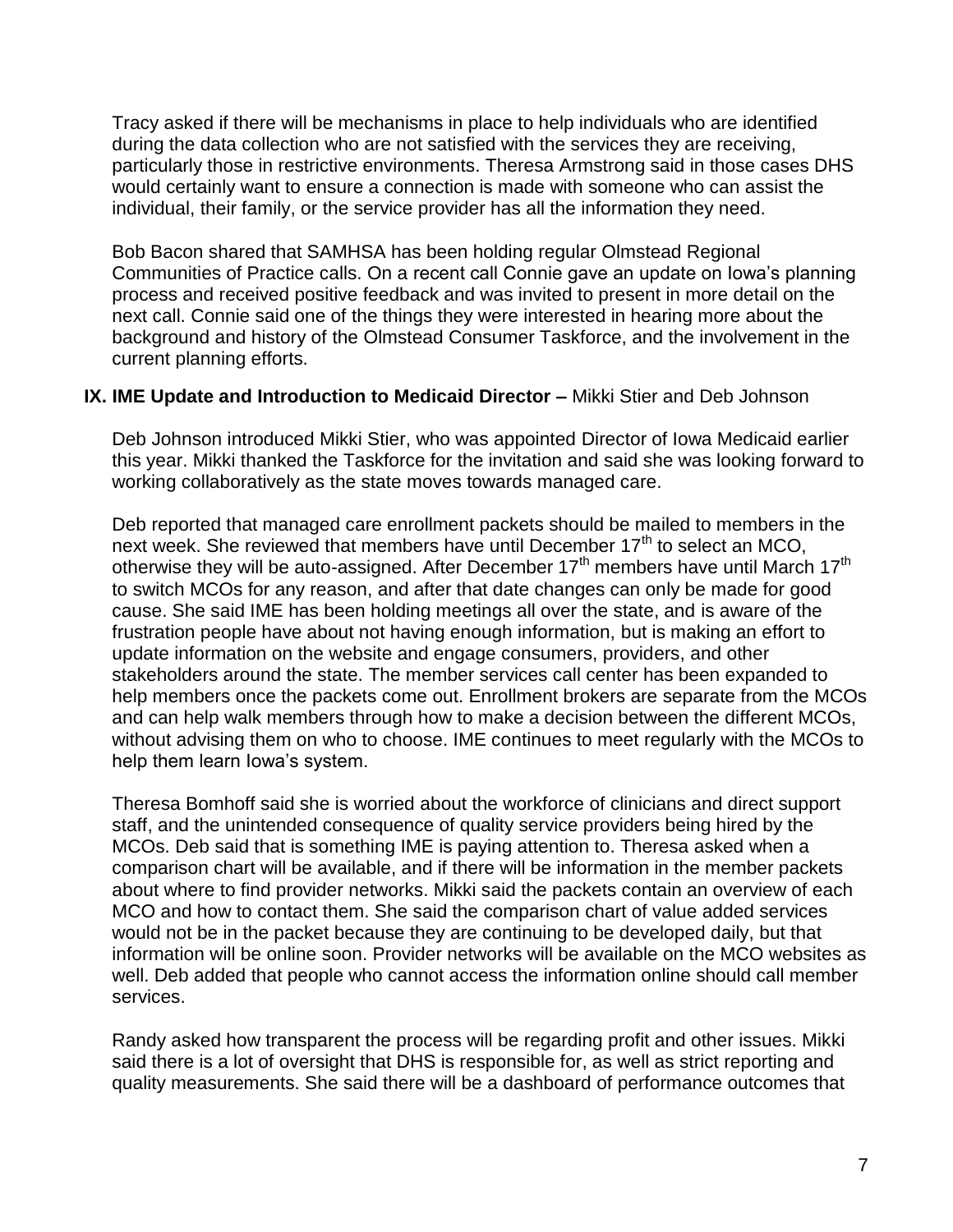will address some of those concerns, and there is a presentation on IME's website with more information on oversight and accountability.

Roxanne said there is still confusion about who is and is not included in managed care, for example those who use HIPP and waiver services. Deb said someone who is on HIPP is not included in managed care, regardless of any other services they receive.

Jane Hudson asked much the MCOs will be responsible for employment services. Deb said one of the outcome measures is to increase the number of individuals with disabilities who are employed because of how important of an issue that is. Jane asked whether CMS has to approve the enrollment packets before they go out. Mikki said the delay in sending was due to printing issues.

# **X. State Agency Reports**

### A. Mental Health and Disability Services

Theresa Armstrong reported that DHS was recently awarded a Certified Community Behavioral Health Clinics planning grant by SAMHSA. Grants were awarded to 24 states to assist in improving access to comprehensive behavioral health services that are built on evidence based practices and integrate physical health care services. At the conclusion of the planning grant, up to eight states will receive funding for two-year pilot projects to implement their programs. The grant is a collaboration between MHDS, IME, and IDPH. Theresa said it is not certain how many clinics will be funded, but technical assistance is required for specific evidence based practices, and that will be open be open to all providers.

Theresa reported that psychiatric bed tracking is well underway. She said as predicted this system has allowed DHS to look at existing issues, like why an individual may be unable to find a bed when the system shows open beds, and identify what is happening and how to target it. DHS has been working with inpatient psychiatric providers and others who are high users of the system, the hospital associations, court system, regions, and others to help analyze CareMatch. She said part of the quality assurance DHS is providing is to look at the data and reach out to hospitals that may show several open beds and find out why; whether it is an issue with updating the system or if something else is going on. They will also be reaching out to people who are using the system to find beds to see how it is working for them and collect feedback. She said they are asking hospitals to update at a minimum of once per day, and more frequently if possible, perhaps at shift change.

# B. Iowa Department on Aging

Ruth Thompson, Program Manager for Life Long Links (LLL), reported that on September 30<sup>th</sup> IDA finished a year of work under contract with DHS for the Balancing Incentives Payment Program. Through that contract they developed standard operating procedures and a sustainability plan; and conducted trainings with Area Agencies on Aging around person centered planning, motivational interviewing, assistive technology, mental health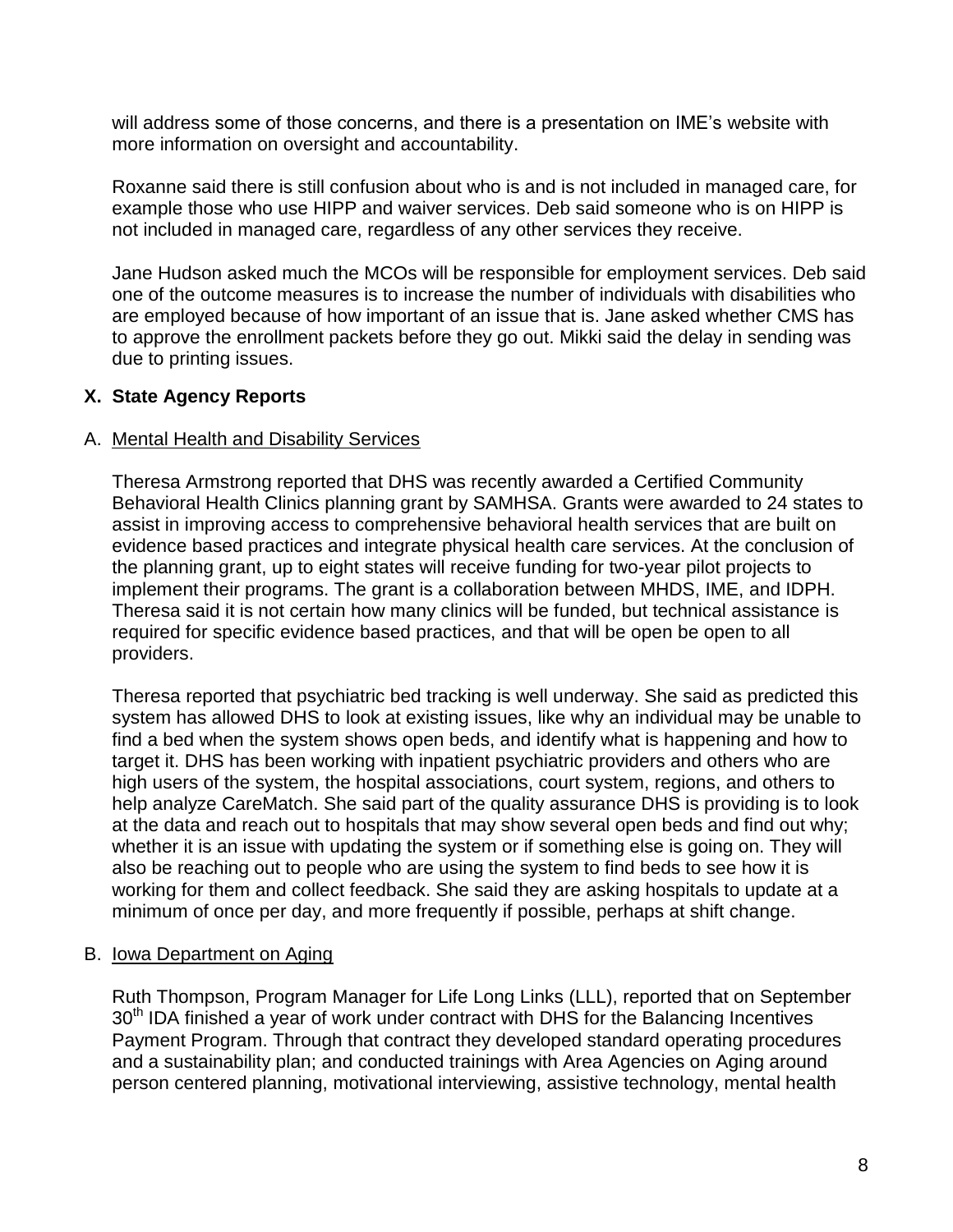first aid, cultural competency, and a number of other topics. Over the last year they did data collection and marketing to enhance the experience for people who contact LLL as well.

She reported IDA collaborated with the Department of Transportation to build an integrated communication platform that will connect all LLL partners so individuals can be connected to resources, not just for transportation but an array of long-term services and supports. The DOT grant specifies veterans as the target population, but is part of LLL and will support their target population as well. This project was supposed to end on September  $30<sup>th</sup>$ , but they are still working on it. The service will make it possible for an individual to make one call, or one online contact and be connected with individuals with various areas of expertise rather than being handed off and having to tell their story multiple times. IDA recently had a kick-off for a new database system that will replace their existing ESP database within the next six months. Data from ESP, DOT County Veterans Offices, and COMPASS will be migrated to the new system.

She reported IDA is currently wrapping up their veterans directed home and community based services project, and should be ready to begin enrollment soon. Through this program, veterans from across the state can be referred by the Veteran's Administration Medical Centers to an options counselor at LLL and receive their services in a consumer directed way in the community, rather than in a nursing home.

Dawn asked what will be happening with other information and referral entities around the state, like COMPASS or 211. Ruth said local coordination agencies are charged with developing those relationships at the local level. Dawn expressed concern at the level of collaboration between aging and disability services on this project.

Roxanne asked what state disability groups could do to partner with IDA to strengthen the disability piece of LLL, and shared that currently people with disabilities who call LLL often encounter dead ends and are unable to have their questions answered. Ruth said they are in the process of rebuilding the database and will relaunch it by the end of the year, and she welcomes people to submit resources directly to her at any time and she will make sure they are added to the database. She said specific information about barriers people are encountering is helpful, and it would be wonderful to partner with disability organizations on opportunities for cross-training and other activities to enhance their ability to serve individuals with disabilities.

# **XIII. Taskforce Member Reports**

Dawn said she attended an event held by the national disability organization Respect Ability earlier in the day and invited Lauren Appelbaum to stop by the Taskforce meeting. Lauren gave a brief overview of the organization, which focuses on improving employment opportunities for individuals with disabilities. She said staff from their Washington D.C. offices will be spending time in states that are prominent in the presidential election, including Iowa, with the goal of getting candidates to talk about disability issues. She said they are non-partisan and encourage citizens to go to town halls and other events and ask questions in order to bring the issues to the attention of the candidates.